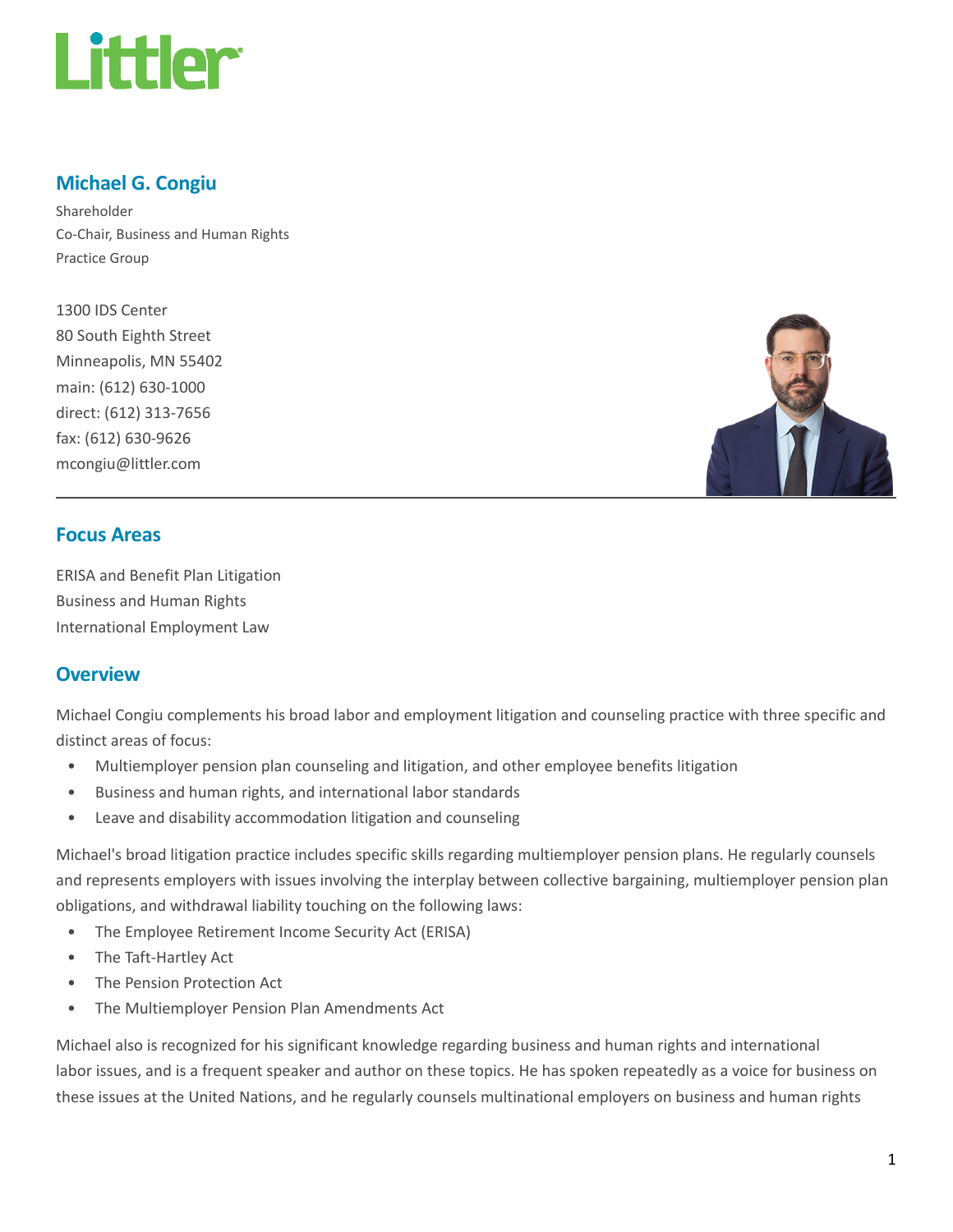

issues, international labor standards, brand protection, and responding to global corporate campaigns, including in connection with the following:

- The United Nations Guiding Principles on Business and Human Rights
- The International Labour Organization and its Committee on Freedom of Association
- The Organisation for Economic Co-operation and Development
- The United Nations Global Compact

Michael serves as the Minnesota coordinator and liaison for Littler's Workplace Policy Institute (WPI). Michael focuses on Minnesota state legislative and regulatory developments in employment and labor law, as well as municipal ordinances and regulation of the workplace. He assists the employer community in understanding and impacting Minnesota legislation before it becomes law.

While in law school, Michael served as a judicial extern to the Hon. Joan Gottschall of the U. S. District Court for the Northern District of Illinois and as a legal extern for Hon. Margaret Lee Herbert, supervisory administrative law judge at the Equal Employment Opportunity Commission. He served as notes and comments editor for the Chicago-Kent Law Review and was a member of the Moot Court Honor Society. In college, he was captain of the University of Wisconsin-Madison's men's soccer team.

## Professional and Community Affiliations

- Member, American Bar Association
- Member, International Bar Association
- Member, Federal Bar Association
- Member, Illinois Bar Association

## Recognition

• Recipient, CALI Award for Excellence in International Employment Law

## **Education**

J.D., Chicago-Kent College of Law, 2006 B.A., University of Wisconsin, Madison, 2003

## Bar Admissions

Minnesota Illinois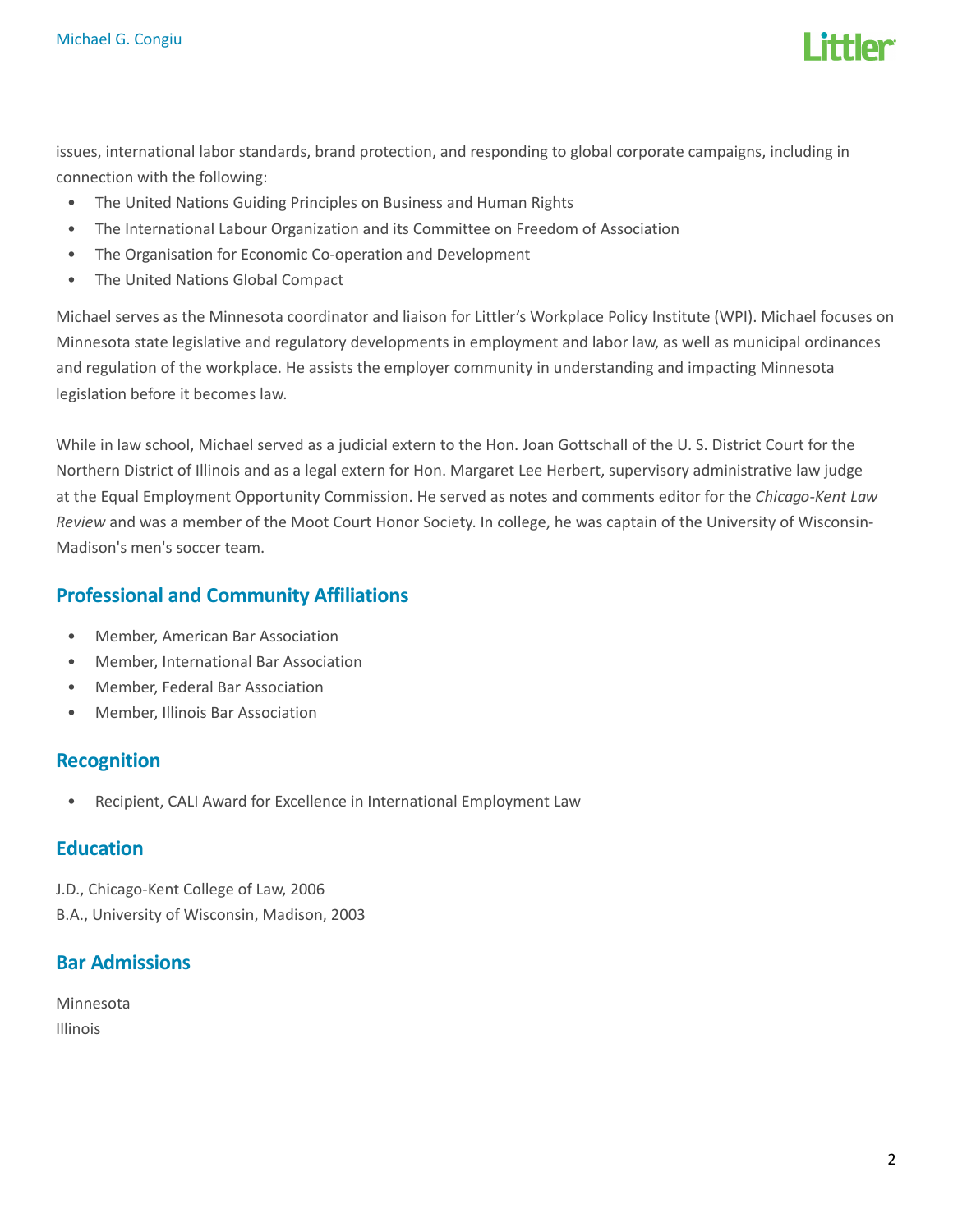

## **Courts**

- U.S. Court of Appeals, 7th Circuit
- U.S. District Court, Northern District of Illinois
- U.S. District Court, Central District of Illinois
- U.S. District Court, Western District of Michigan
- U.S. District Court, District of Minnesota

## Languages

Italian Spanish

## Publications & Press

The Fashion Industry Meets Human Rights Due Diligence: New York's Proposed "Fashion Sustainability and Social Accountability Act" Littler Insight

February 14, 2022

#### U.S. Enacts Law Barring Products Made With Forced Labor in China

Littler Insight January 3, 2022

## Europe and Canada Seek to Mandate Human Rights Due Diligence and Transparency Obligations on Companies and Their

Global Partners

Littler Insight October 28, 2021

## Congress Considers New Multiemployer Pension Reform

Littler ASAP February 16, 2021

#### An Employer's Guide To 'Composite' Retirement Plans

Law360 August 7, 2020

#### United Nations Takes Another Step in Developing a Treaty on Business and Human Rights

Littler Insight November 5, 2019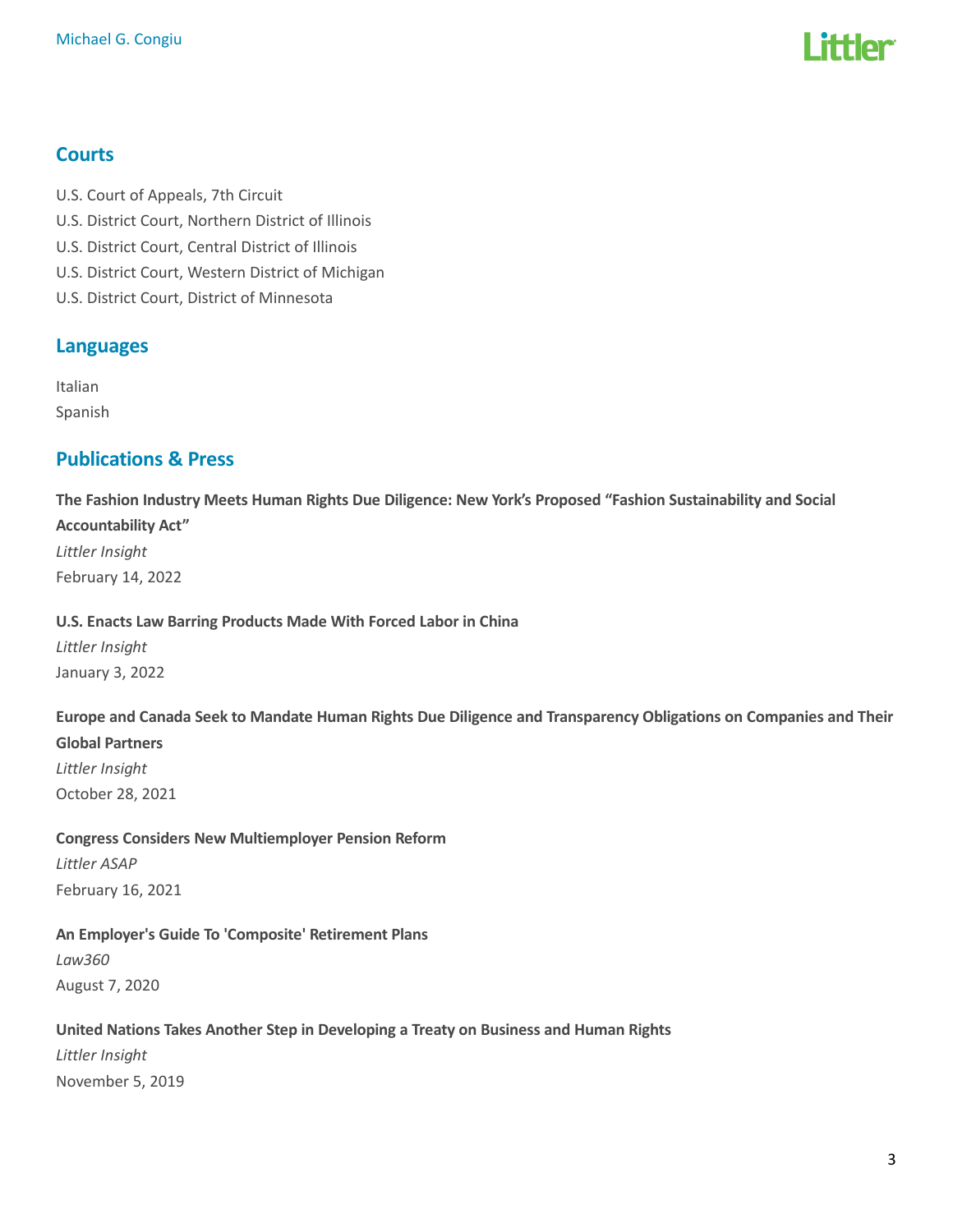# **ittlor**

#### Littler Lightbulb: Highlighting Global Human Rights Topics

Littler Insight October 15, 2019

#### Germany Seeks to Mandate Human Rights Due Diligence for Companies and Their Global Partners

Littler Insight April 25, 2019

#### The PBGC Proposes Simplified Methods for Calculating Withdrawal Liability

Littler ASAP March 12, 2019

#### Australia Passes Law Requiring Large Companies to Report on Modern Slavery

Littler Insight December 4, 2018

#### United Nations Further Deliberates a Treaty Seeking to Impose Corporate Liability for Human Rights Violations

Littler Insight November 7, 2018

#### California Enacts Two Laws to Combat Human Trafficking

SHRM Online October 9, 2018

## California Enacts Two Laws Aimed At Combating Human Trafficking

Littler ASAP October 2, 2018

Littler Global Guide - Hong Kong - Q2 2018 Littler Global Guide Quarterly July 20, 2018

## Australia: New South Wales Introduces Law Requiring Companies to Report on Modern Slavery Littler Insight July 13, 2018

## U.S. Supreme Court Forecloses Liability of Foreign Corporations Under the Alien Tort Statute Littler Insight May 10, 2018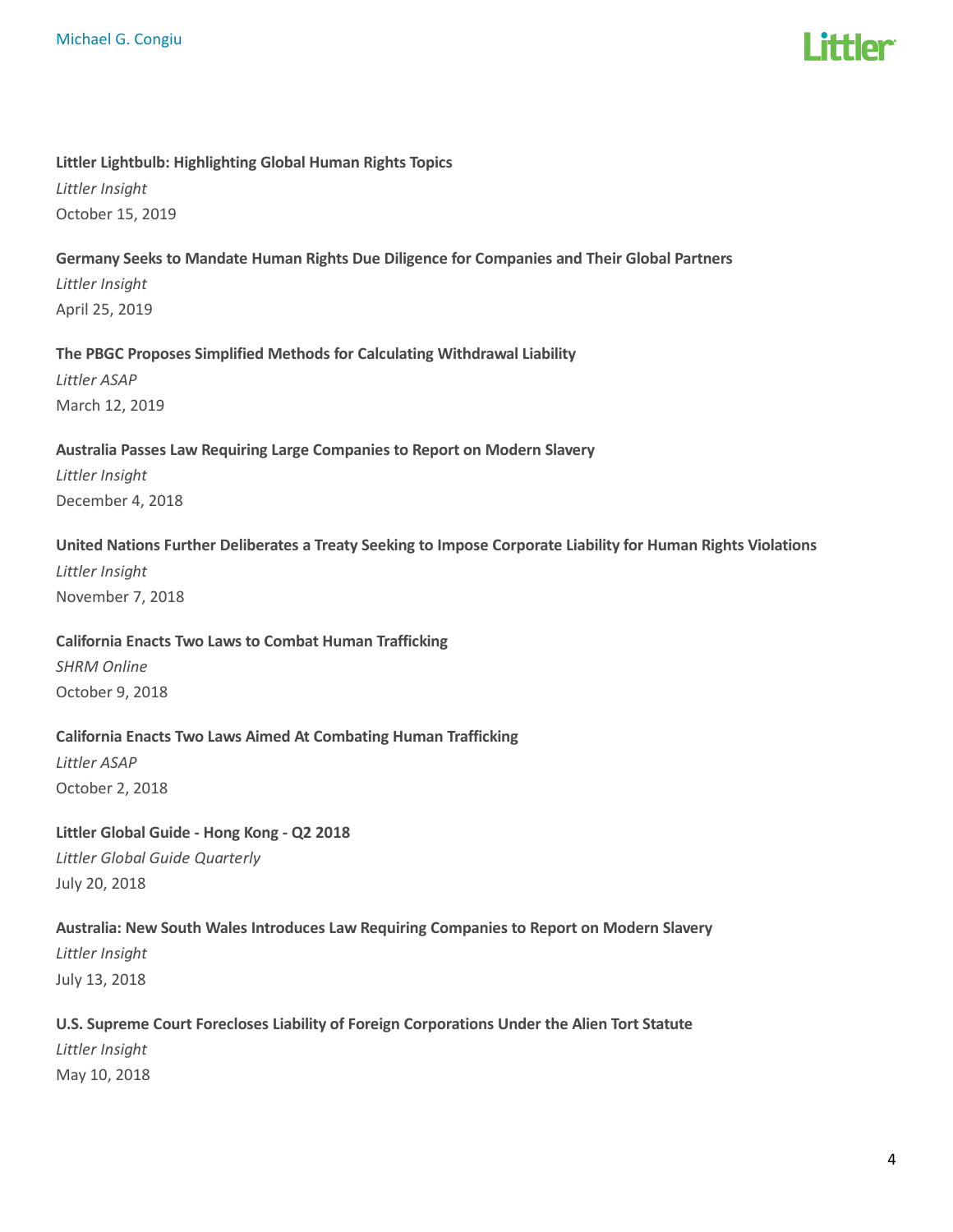

#### Hong Kong Considers Draft Law Requiring Companies to Report on Modern Slavery

Littler Insight April 16, 2018

Canada Announces Two New Initiatives To Hold Companies Accountable For Human Rights Violations Abroad Littler Insight February 13, 2018

Proposed Act Seeks to Require Large Companies Operating in Australia to Report on Modern Slavery Littler Insight February 6, 2018

United Nations Continues its Development of a Treaty Imposing Liability on Companies for Human Rights Abuses Littler Insight November 9, 2017

#### European Court Clarifies Legality of Banning Islamic Headscarves in the Workplace

TLNT Talent Management and HR April 11, 2017

#### European Court Clarifies Legality of Banning Islamic Headscarves in the Workplace

Littler Insight March 20, 2017

#### Dutch and French Legislatures Introduce New Human Rights Due Diligence Reporting Requirements

Littler Insight March 13, 2017

Advancing Human Rights Claims Based on Global Supply Chain Activities: Recent Developments in California and Canada Littler Insight February 15, 2017

Handling Human Rights Issues in Tech Supply Chains Inside Supply Management

February 2, 2017

## The U.S. Issues a National Action Plan on Responsible Business Conduct Littler Insight January 17, 2017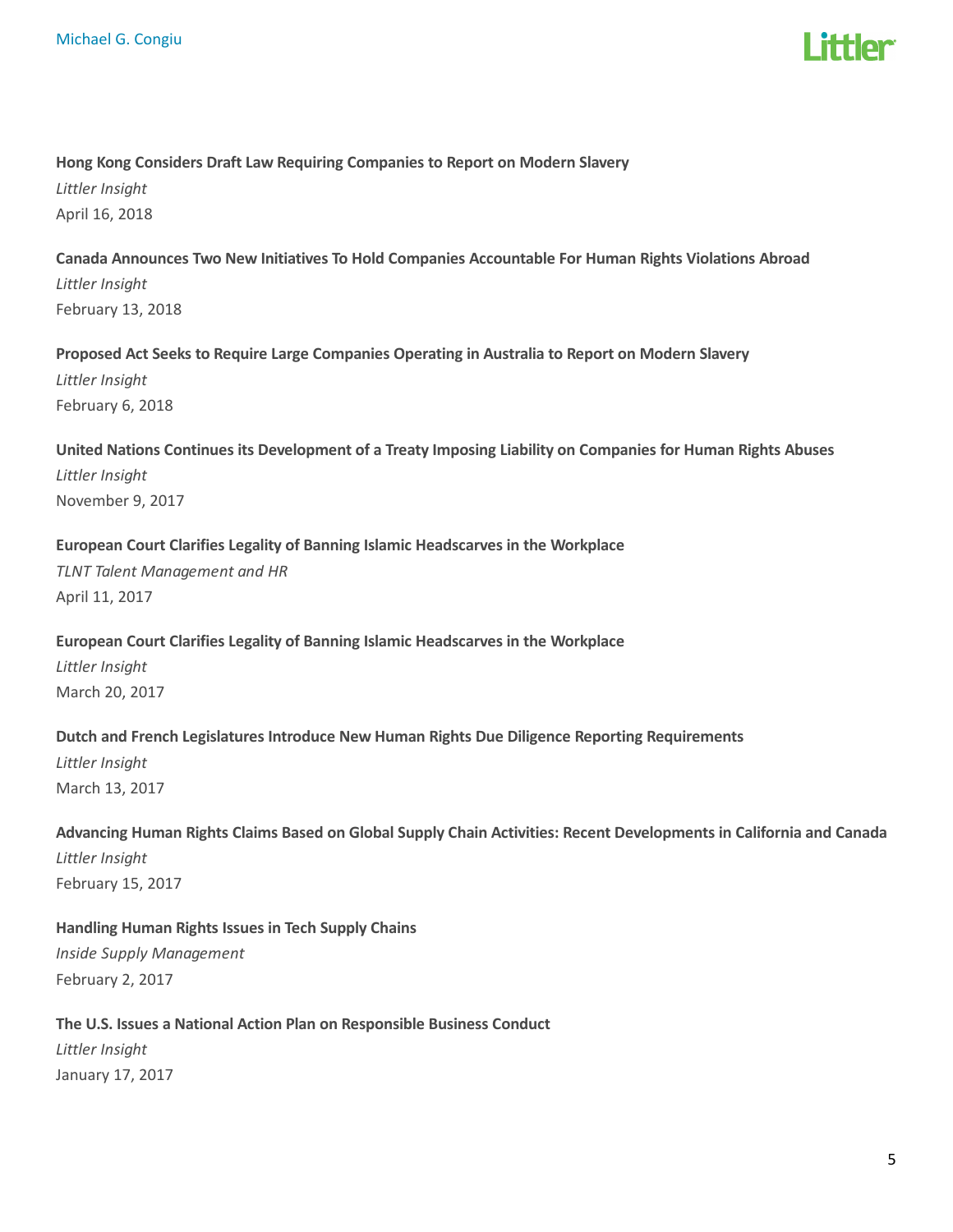

#### Human Rights in the Electronics and Information Communication Technology Industry

Supply Chain Management Review January 12, 2017

## Proposed French Law Would Impose New Due Diligence Obligations on Certain Employers and Their Supply Chains Littler ASAP December 12, 2016

## Human Rights Issues in Tech Supply Chains

Today's General Counsel December 1, 2016

## 4 Reasons Why International Labor Standards Are Important For All HR Leaders

TLNT September 30, 2016

## Union Petition Under US-Colombia Free Trade Agreement Highlights Labor Violations in Oil and Sugar Industries in Colombia ACC Docket

July/August 2016

## The Central States Rescue Plan Rejection and Next Steps

Littler Podcast June 6, 2016

## The Corporate Human Rights Benchmark Ranks Large Companies' Human Rights Performance

Littler Insight April 4, 2016

## Littler Names Three Co-Chairs to Business and Human Rights Practice Group Littler Press Release February 17, 2016

## Certain Illinois Employers Now Required to Post Human Trafficking Helpline

Littler ASAP February 8, 2016

## From "Soft-Law" to "Hard-Law"? News from the Regulatory Front CSR & Human Rights Newsletter December 1, 2015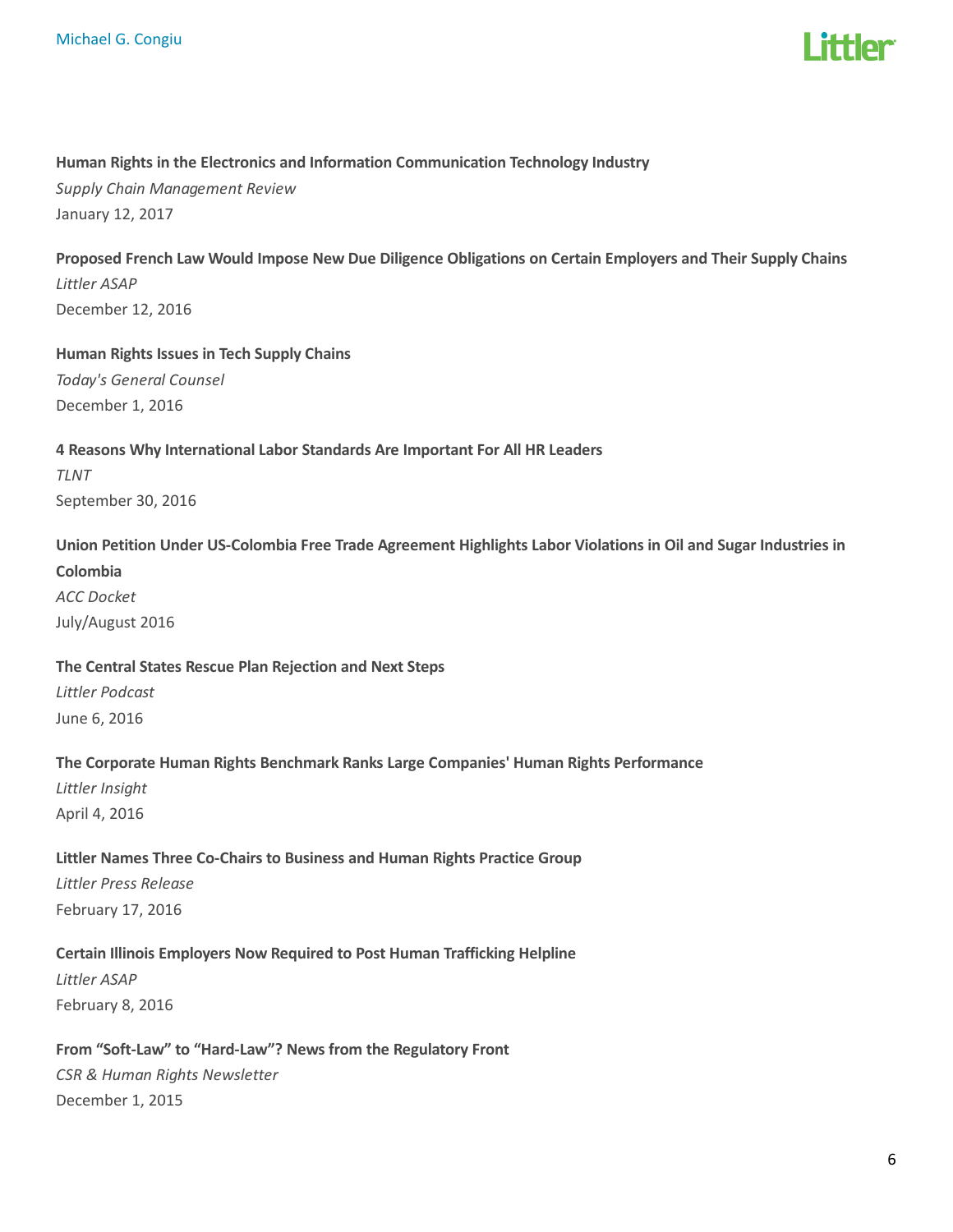

## California Laws Are Being Used to Advance Human Rights Claims Based on Global Supply Chain Activities Littler Insight

October 14, 2015

#### The Advent of Privately Developed Corporate Human Rights Reporting Frameworks

Littler Insight September 9, 2015

#### House Bill Would Require Public Disclosure of Company Policies to Combat Supply Chain Trafficking

Littler Insight August 4, 2015

#### HOT TOPIC: Converging Developments Spur Corporations to Focus on Human Rights

InsideCounsel June 1, 2015

#### Supply Chain Management And The Alien Tort Claims Act

Law360.com October 28, 2014

## Ninth Circuit Case Portends Implications for Alien Tort Claims Act Liability Throughout Corporate Supply Chains Littler Insight

September 22, 2014

## An Estimate is Just That - The Seventh Circuit Highlights Several Important Lessons for Employers Navigating Intermittent FMLA Leave

Littler Insight August 21, 2014

## Ill. High Court Holds The Line On Employees Classification Law360.com April 15, 2014

## Illinois high court affirms viability of construction industry classification law

Chicago Daily Law Bulletin April 2, 2014

## Illinois Supreme Court Strikes Down Prohibition on Non-Consensual Audio Recordings, Raising New Issues for Employers Littler Insight March 26, 2014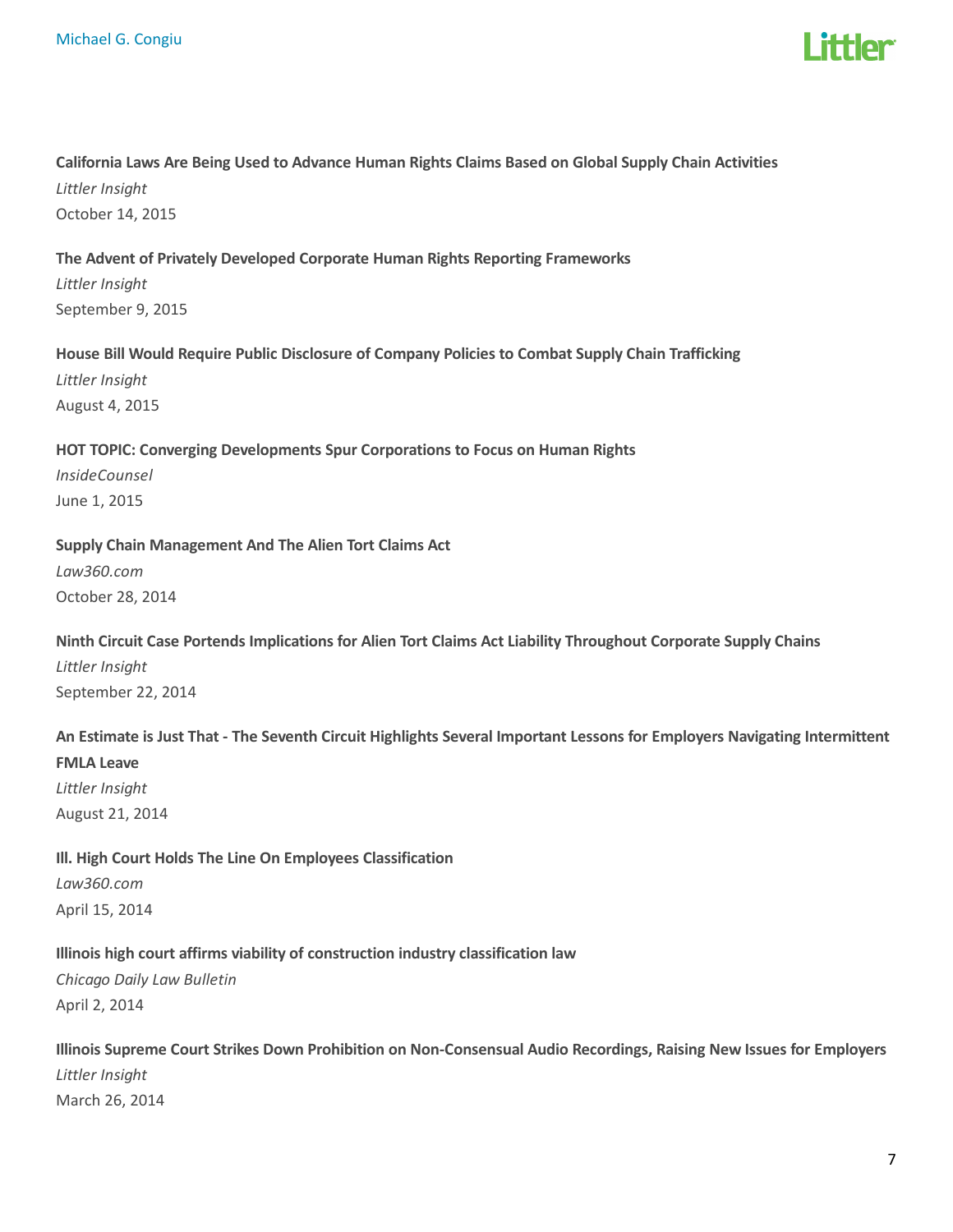

#### Illinois High Court Affirms Viability of Construction Industry Classification Law

Littler Insight March 6, 2014

## More CNIL Guidance for Multinationals Seeking to Comply with SOX & Dodd-Frank Littler Insight March 4, 2014

## Viva [FMLA Family Care Leave in] Las Vegas

Littler Insight January 31, 2014

## Supreme Court Leaves Much Unclear In Opinion On Alien Tort Statute Inside US-China Trade

April 24, 2013

#### The Final Breaths of the Alien Tort Statute

Littler Insight April 19, 2013

## The 2012 Global Employer: Highlights of Littler's Fifth Annual Global Employer Institute

Littler Report February 21, 2013

## Littler Elevates 13 Associates To Shareholder Status

Littler Press Release January 9, 2013

## A Guide to Employee Benefits Administration and Leaves of Absence Littler Insight

November 21, 2012

## The 2011 Global Employer: Highlights of Littler's Fourth Annual Global Employer Institute

Littler Report February 15, 2012

## Managing Employees During Political Unrest

Law360.com March 30, 2011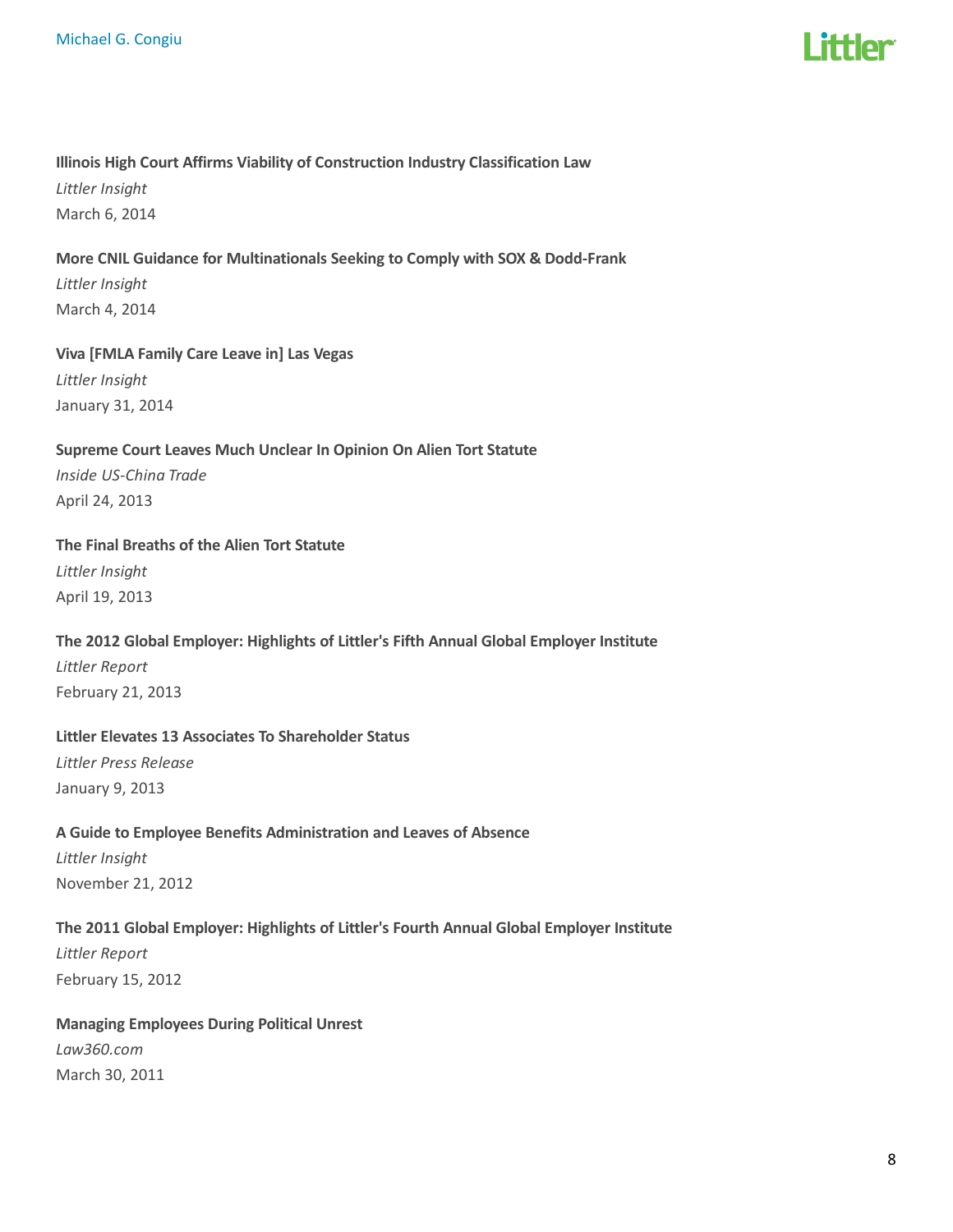

#### The Seventh Circuit Clarifies the Availability of Class Claims Alleging 401(k) Improprieties

Littler Insight March 1, 2011

Managing the Global Workforce – A Legal and Practical Guide to Dangerous International Employee Assignments Littler Report February 17, 2011

New York District Court Clarifies the Jurisdictional Scope of the Alien Tort Claims Act and Torture Victim Protection Act Littler Insight December 9, 2010

New York Federal Court Rejects Attempt to Litigate Alleged Human Rights Abuses in the U.S. Littler Insight December 1, 2010

Designing a Bonus Plan That Rewards Attendance and Productivity Without Violating the FMLA 2009 Employment Law Update 2009

The Continued Viability of the Alien Tort Claims Act and the Torture Victim Protection Act Littler Insight January 28, 2009

From Shopping Malls to Cubicles: The Contours of Restricting Political Speech in the Private Sector Workplace 2009 Employment Law Update 2009

The European Union's Second-Highest Court Highlights the Importance of Hiring Outside Counsel Littler Insight September 25, 2007

Corporate Liability for Human Rights Abuses Goes on Trial Littler Insight July 20, 2007

Corporate Responsibility for Union Busting and Forced Labor Around the World: The Alien Tort Claims Act and the State Action Requirement 2007 Employment Law Update 2007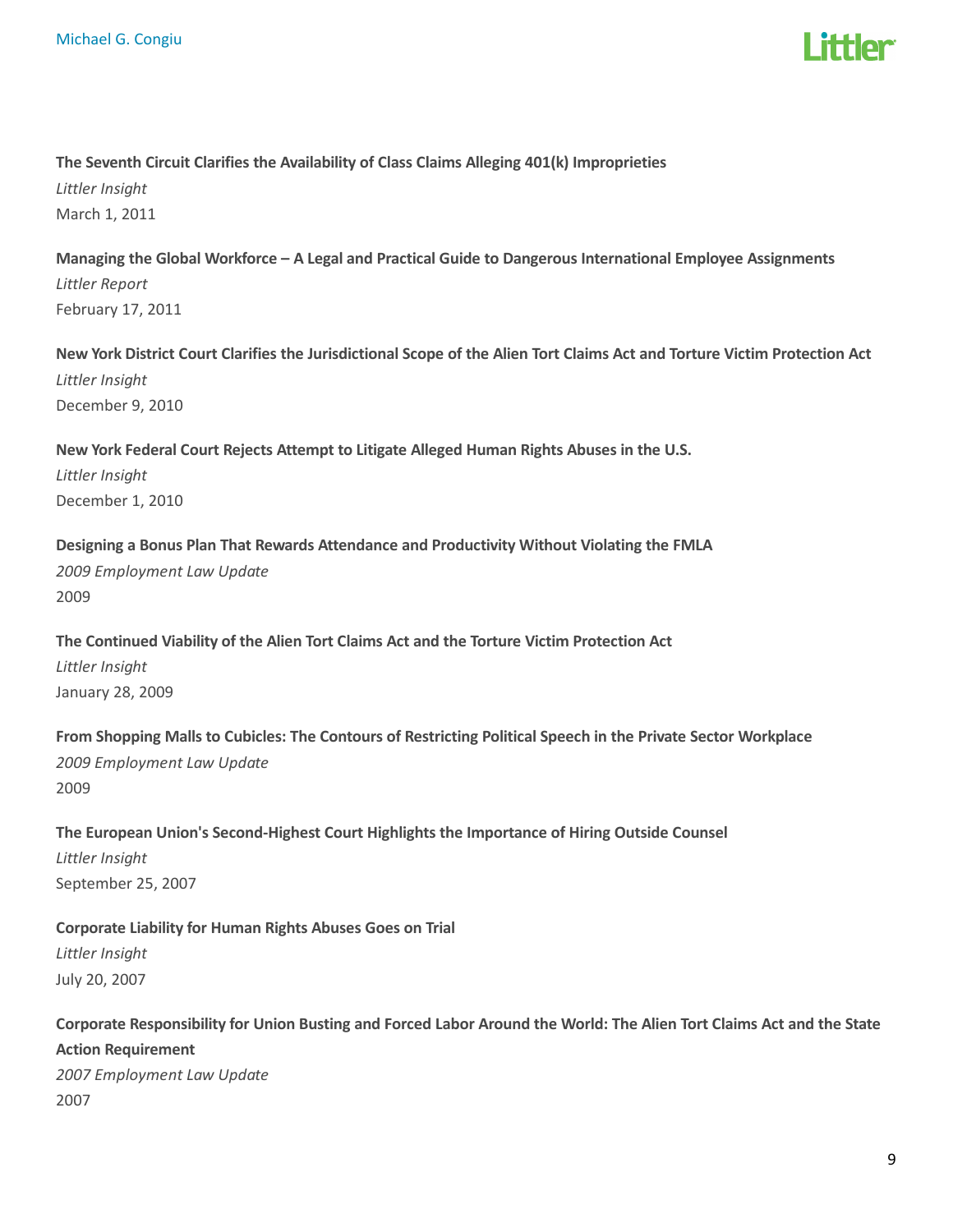

In the Shape-Shifter's Shadow: Strategic International Union Organizing Along Multinational Corporate Lines 2007 Employment Law Update 2007

An End to Empty Distinctions: Fee Shifting, the IDEA, and Doe v. Boston Public Schools 80 CHI-KENT L. REV. 963 2005

From Rights to Remedies: The Alien Tort Claims Act, Sosa v. Alvarez-Machain, and the State Action Requirement South Carolina Journal of International Law & Business, Vol. 2 2005

## Speaking Engagements

Human Rights Due Diligence and Transparency Obligations Under the German Supply Chain Act April 26, 2022

Multiemployer Pension Plan Withdrawal: An In-Depth Examination

Strafford Webinar March 23, 2022

What Employers Need to Know About the PBGC's Interim Final Rule About the Special Financial Assistance Program July 19, 2021

Reduce Human Trafficking in the Supply Chain Lorman Education Services Webinar June 22, 2021

## Input Statement Digital Consultation to inform the upcoming report of the UN Working Group on Business and Human Rights April 9, 2021

## Multiemployer Pension Relief: How the COVID-19 Relief Bill Impacts Employers March 16, 2021

Testimony regarding Second Revised Draft on a Legally Binding Instrument to Regulate the Activities of Transnational Corporations and Other Business Enterprises – Article 5 (Protection of victims), Article 6 (Prevention), and Article 7 United Nations Human Rights Council – 6th Session of Open-ended Intergovernmental Working Group (OEIGWG), Geneva October 27, 2020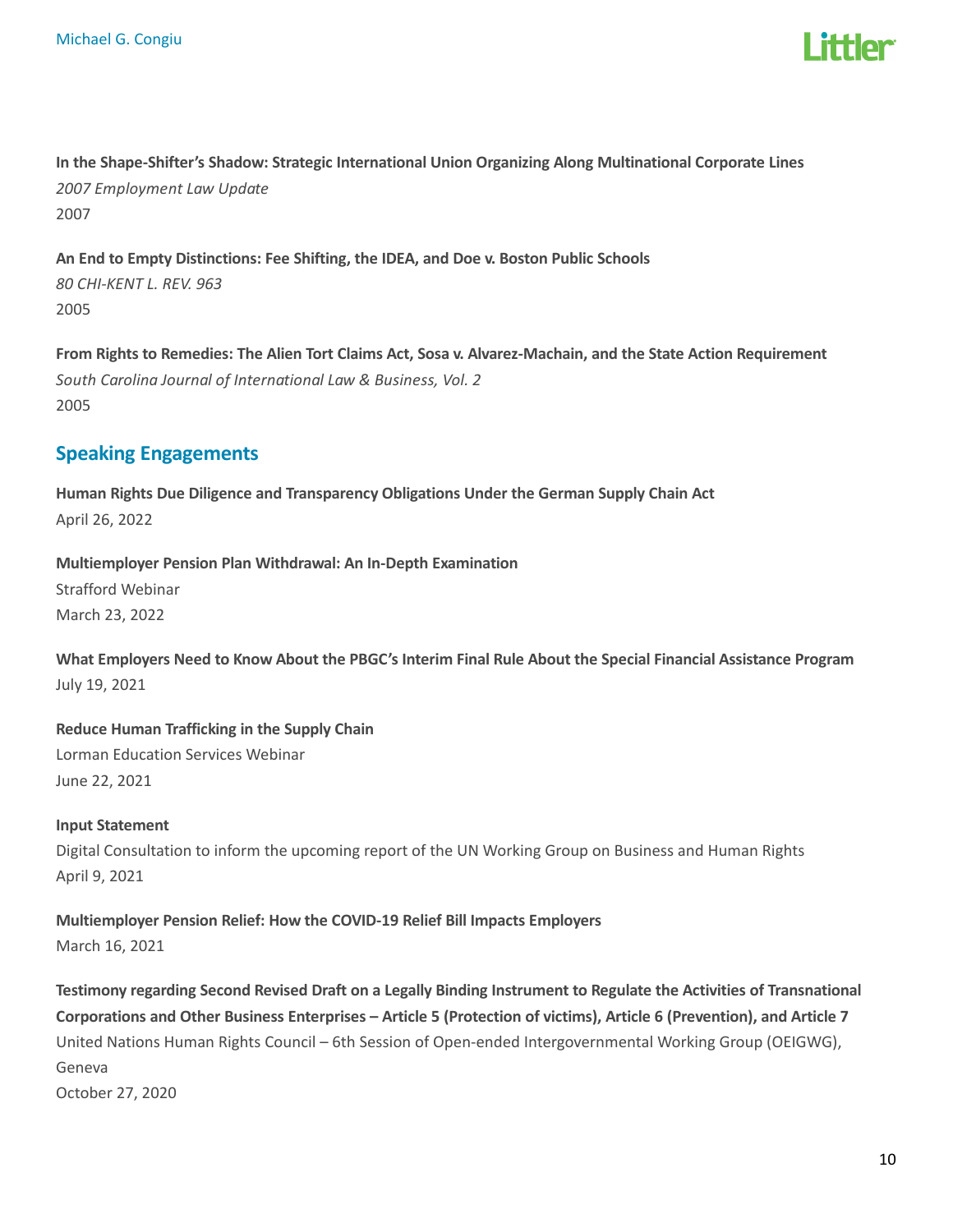

With the Emergence of More Regulation Concerning the Human Rights Due Diligence Process, What Is the Impact of a Spaghetti Soup of Laws? International Business and Human Rights Conference, Madrid, Spain April 3, 2019

Multiemployer Pension Plan Withdrawal

Strafford March 19, 2019

Discussion on the UN Treaty Process on Business and Human Rights

Webinar March 7, 2019

Human Rights Disclosure Mandates: A Practical Compliance Guide Through the Maze of New Laws Around the World Practising Law Institute February 26, 2019

#### The Legal, Business and Human Rights Landscapes of the Global Workplace

Minneapolis, MN September 26, 2018

National Due Diligence and Corporate Responsibility Legal Developments in Canada, Australia, Germany and Switzerland

2018 United States Counsel for International Business – Corporate Responsibility and Labor Affairs Committee Spring Meetings, Washington, DC

May 3, 2018

Improving Effectiveness of Nonjudicial Mechanisms 2017 U.N. Forum on Business and Human Rights, Geneva November 28, 2017

The Role of Human Rights Due Diligence in Determinations of Sanctions and Remedies United Nations Human Rights Council October 6, 2017

Update on Treaty Process 2016 United Nations Forum on Business and Human Rights, Geneva November 16, 2016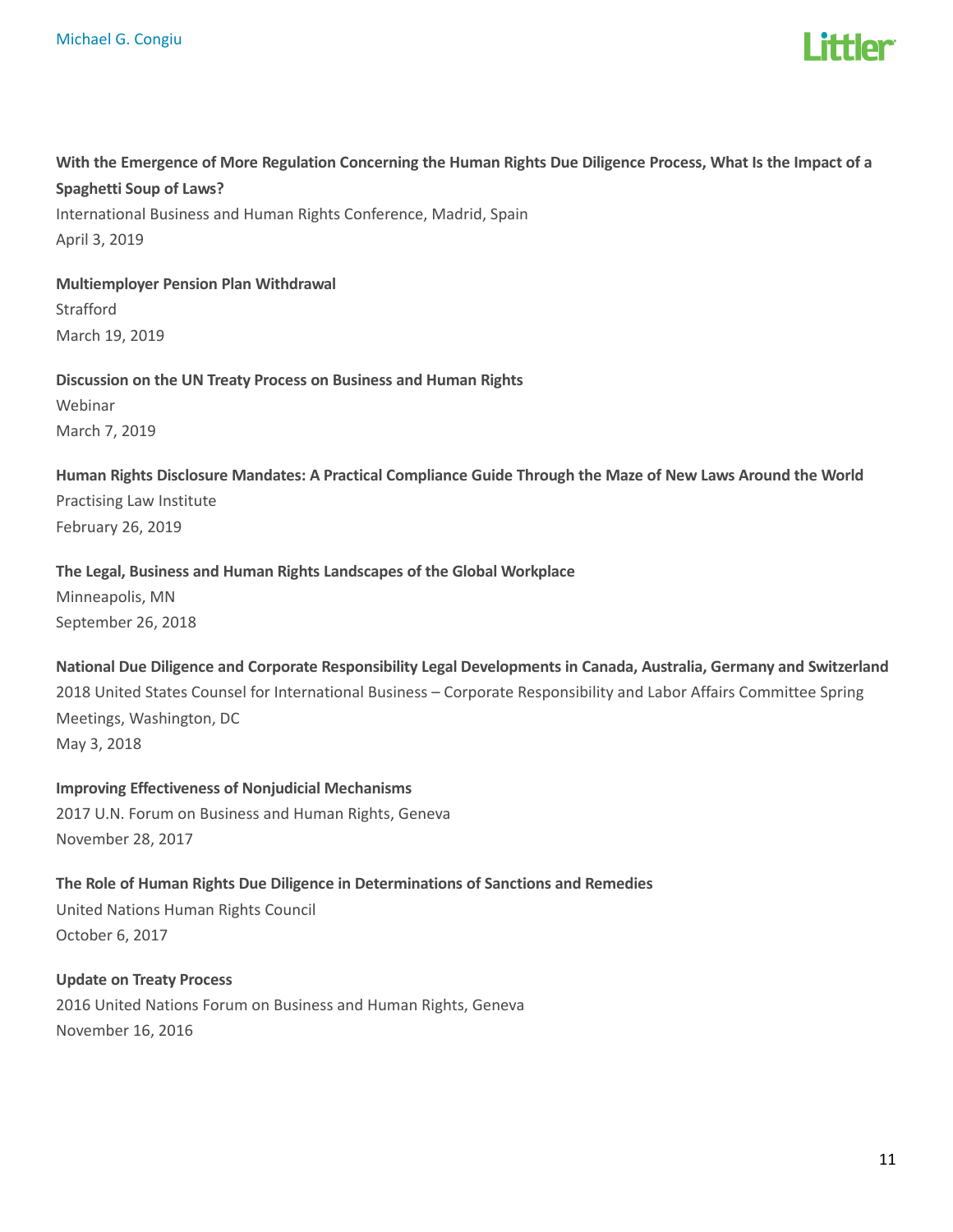

#### Panelist

United Nations Human Rights Council – 2nd Session of Open-ended Intergovernmental Working Group (OEIGWG), Geneva October 24-28, 2016

Business and Human Rights Workshop – Exchange Between European Companies and Federations BDA | Confederation of German Employers, Berlin, Germany February 18-19, 2016

The Interface Between Judicial and Non-judicial Remedy: Experiences and Challenges 2015 United Nations Forum on Business and Human Rights November 16, 2015

Employer Considerations for Operations in Mexico Chicago, IL November 4, 2015

Procurement as Policy: Minimum Wage, Paid Leave, Anti-Trafficking, Equal Employment Opportunity Executive Orders U.S. Chamber of Commerce, Labor, Immigration and Benefits Division, Washington, D.C. October 28, 2015

International Business & Human Rights: What the Corporate Legal Department Should Know October 13, 2015

Coverage of the Instrument: [transnational entities] and other Business Enterprises – Concepts and Legal Nature in International Law

United Nations Human Rights Council – 1st Session of Open-ended Intergovernmental Working Group (OEIGWG), Geneva July 7, 2015

Business and Human Rights: The Increased Expectations Placed on Companies to Respect Human Rights and Strategies to Mitigate the Adverse Impact Littler Mendelson, Phoenix, AZ May 6, 2015

Business and Human Rights: The Increased Expectations Placed on Companies to Respect Human Rights and Strategies to Mitigate the Adverse Impact Littler Mendelson, Miami, FL March 6, 2015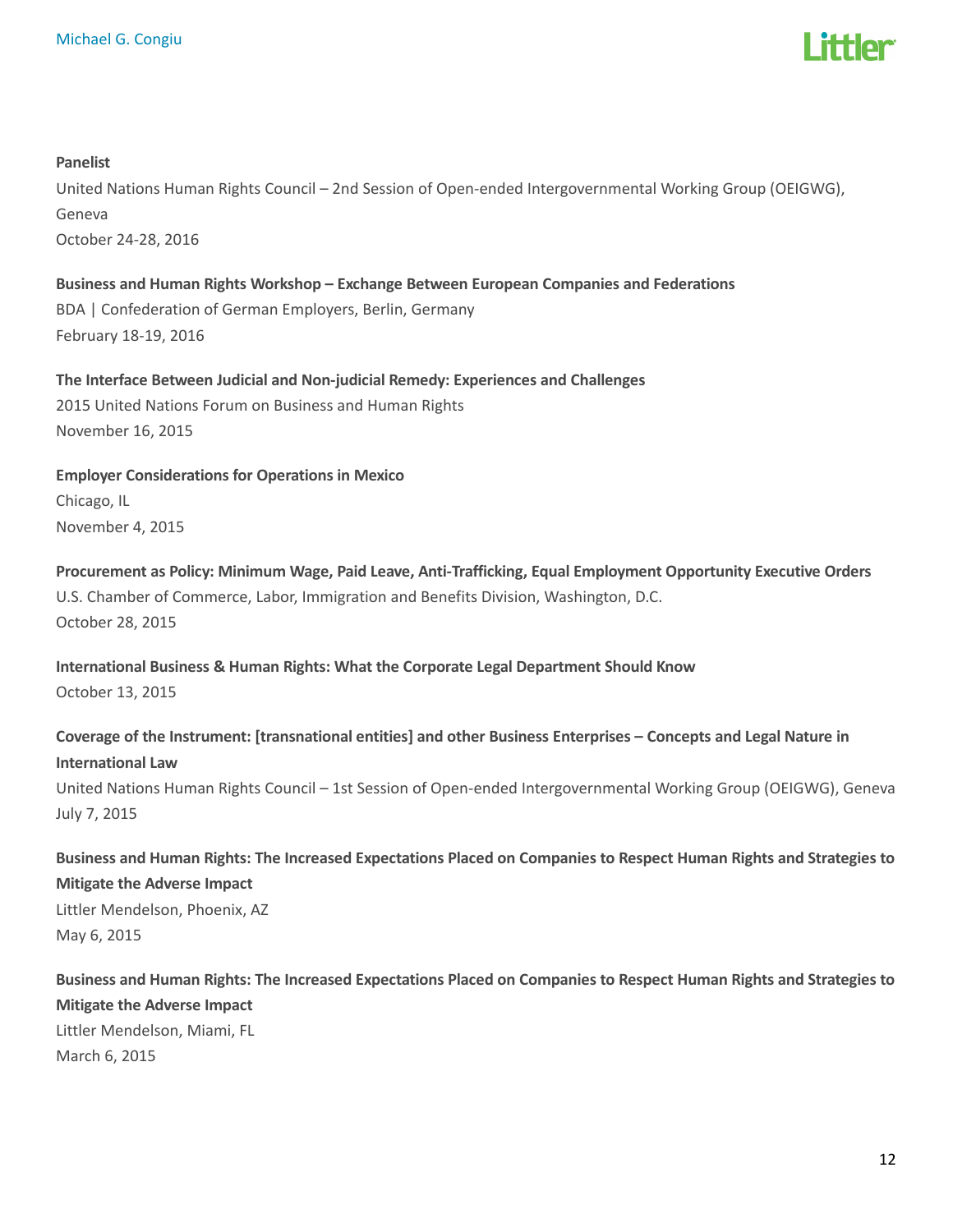

#### Improving access to remedy: What needs to be done

International Conference on Business and Human Rights - International Organisation of Employers and the Fédération des Entreprises Romandes Genève (IOE-FER), Genève. Switzerland November 19, 2014

The 2014 Charlotte Employer — International Edition

Charlotte, NC September 23, 2014

The Contrasting Positions of the EEOC and the Courts on Key ADA Issues – What's An Employer to Do? February 26, 2013

Leave Me Alone Chicago, IL March 8, 2012

Navigating the Top FMLA Concerns for Employers

Thompson Publishing Group Webinar February 2012

Transitioning Employees Returning from FMLA Leave: Avoiding Legal Landmines

Thompson Publishing Group Webinar December 2011

Dangerous Assignments: Practical & Legal Considerations SHRM Webinar, Atlanta, GA March 2011

## Books & Book Chapters

- Misplaced Efforts: The United Nations' Proposed Treaty Imposing Corporate Liability for Human Rights Violations, 2019 Employment Law Update, Chapter 11, Wolters Kluwer, chapter co-author Lavanga Wijekoon, 2019
- Imposing Liability on Employers Under the Shadow of the United Nations Guiding Principles on Business and Human Rights, 2017 Employment Law Update, Chapter 4, Wolters Kluwer, chapter co-author Lavanga Wijekoon, 2017
- Whistleblowing & Retaliation: A Guide for Human Resources Professionals & Counsel, Chapter 10, International Whistleblowing Issues, LexisNexis and Littler Mendelson, 5th Ed., Chapter Co-Authors: P. Berkowitz and L. Wijekoon, 2014
- Leveling the Playing Field: Examining Firestone Deference in Delinquent Contribution Lawsuits, Chapter 2, 2014 Employment Law Update, Wolters Kluwer, chapter co-authors: Stefanie H. Kastrinsky and Lavanga V. Wijekoon, 2014